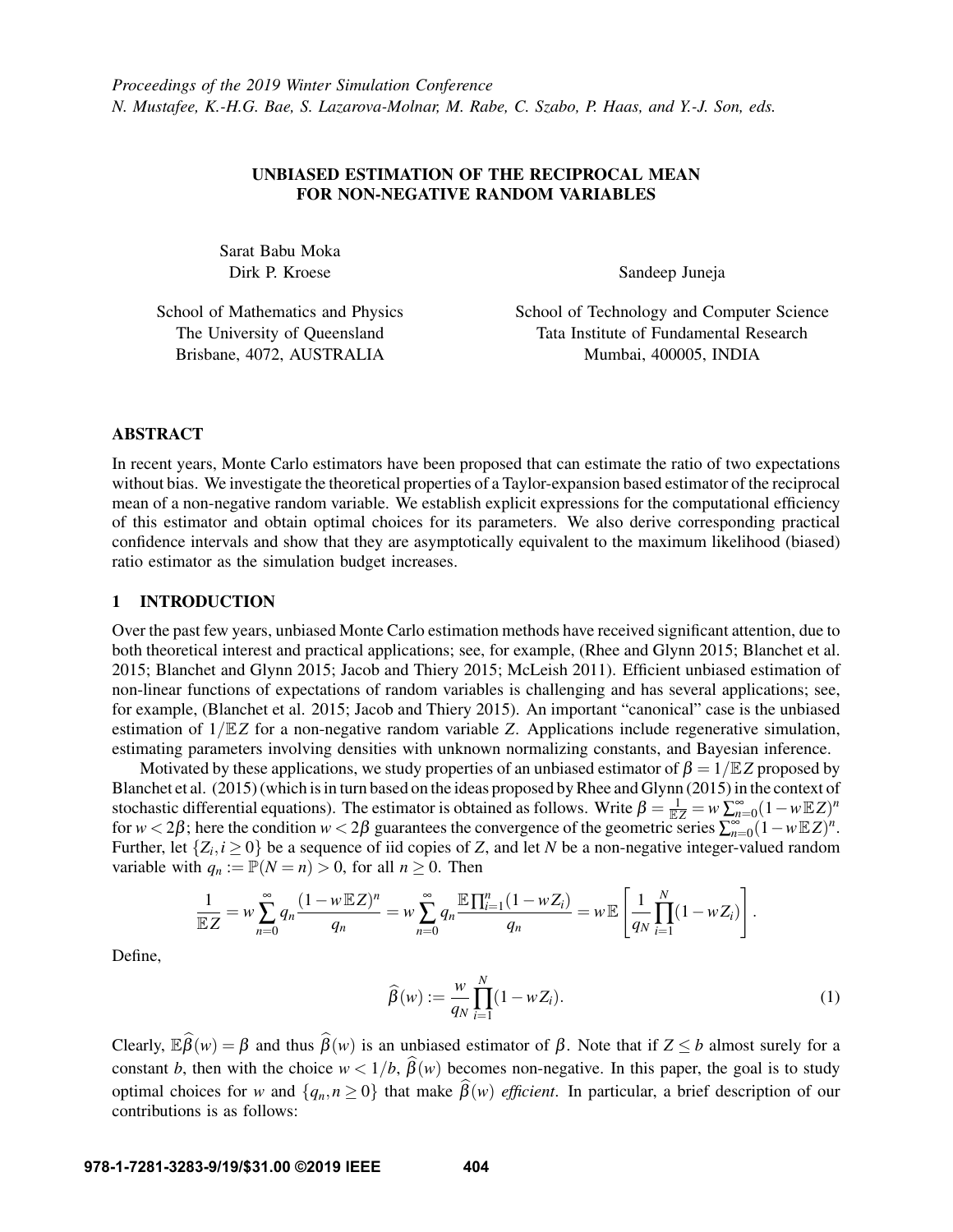- When  $\{q_n, n \geq 0\}$  is the variance-minimizing distribution for a fixed *w*, we show that as  $w \searrow 0$ , the expected cost to construct  $\widehat{\beta}(w)$  increases to  $\infty$ , while both the variance and the expected time variance product of  $\widehat{\beta}(w)$  decease.
- As a consequence, we argue that for any *w*, instead of approximating  $\beta$  with a sample mean of iid copies of  $\hat{\beta}(w)$ , it is optimal to approximate it by just one outcome of  $\hat{\beta}(w^*)$ , where  $w^*$  is such that  $w^* < w$  and the expected cost of constructing  $\hat{\beta}(w^*)$  is the same as that of the sample mean.
- We study the asymptotic distribution of  $\hat{\beta}(w)$  as  $w \searrow 0$  (i.e., as the expected computational cost for the estimator goes to  $\infty$ ). We establish a central limit theorem type convergence result that is useful for finding asymptotically valid confidence intervals.
- We compare the asymptotic performance of the unbiased estimator  $\hat{\beta}(w)$  with that of the maximum likelihood (biased) ratio estimator, where  $\beta$  is estimated using the reciprocal of a sample mean of iid copies of *Z*.
- The above results are studied under the assumption that *N* has the variance-minimizing distribution. Generating samples from this distribution is impossible as it involves unknown parameters. Since  $\beta(w)$  is unbiased even for a different distribution of *N*, we develop a method to implement the estimator by proposing a distribution for *N* (using samples of *Z*) that closely resembles to the variance-minimizing distribution .

*Background:* Several applications of Monte Carlo simulation involve the estimation of  $\beta = 1/\mathbb{E}Z$  for a non-negative random variable *Z*. In some applications it is a desirable property to have an unbiased estimator of  $\beta$  when the magnitudes of the available biased estimators are unknown a priori. Examples include the estimation of a steady-state parameter  $\alpha = \mathbb{E}R/\mathbb{E}\tau$  for a *regenerative* stochastic process, where  $\tau$  denotes the length of a regenerative cycle and *R* denotes the *cumulative reward* obtained over the regenerative cycle; see, e.g, [\(Glynn 2006;](#page-10-3) [Asmussen and Glynn 2007;](#page-10-4) [Moka and Juneja 2015\)](#page-11-2). It is evident that we have an unbiased estimator of  $\alpha$  if we have an unbiased estimator of  $1/\mathbb{E}\tau$ . A similar case is where parameters can be expressed as  $\alpha = \mathbb{E}[h(X)f(X)]/\mathbb{E}f(X)$  for some real-valued function h and probability density f, where f is known up to the normalizing constant  $E f(X)$ . Such densities occur, for example, in Gibbs point processes [\(Møller and Waagepetersen 2003\)](#page-11-3); and a standard method to estimate such parameters is by using Markov Chain Monte Carlo (MCMC) methods, see [Asmussen and Glynn \(2007\),](#page-10-4) [Rubinstein and](#page-11-4) [Kroese \(2017\).](#page-11-4) However, in many situations it is difficult to bound the bias of the MCMC estimator, as the mixing time of the Markov chain is unknown. An alternative approach is to use a ratio estimator, where  $\alpha$  is approximated by ratio of the sample means of the numerator and the denominator. However, this still returns a biased estimator and the bias decreases at a rate that is inversely proportional to the sample size; see Remark [2](#page-4-0) and also [\(Asmussen and Glynn 2007\)](#page-10-4). Therefore, it is desirable to have an unbiased estimator for  $1/\mathbb{E}f(X)$  (and equally for  $1/\mathbb{E}t$ ) that has the same order of complexity as that of the ratio estimator.

Most importantly, in some applications, having an unbiased estimator of  $\beta$  is essential. For example, in the study of doubly intractable models in Bayesian inference, it is assumed that the observations follow a distribution with a density of the form  $f(y|\theta) = \frac{g(y,\theta)}{\int g(y,\theta)dy}$ , where  $g(y,\theta)$  can be evaluated point-wise up to the normalizing constant  $\int g(y, \theta) dy$ ; see, for example, [Lyne et al. \(2015\),](#page-10-5) [Walker \(2011\),](#page-11-5) [Jacob and Thiery](#page-10-2) [\(2015\).](#page-10-2) Standard Metropolis–Hastings algorithms to obtain posterior estimates are not applicable due to the intractability of the normalizing constant. However, an exact inference method called *pseudo-marginal Metropolis–Hastings* proposed by [Andrieu and Roberts \(2009\)](#page-10-6) can be implemented if a non-negative unbiased estimator of  $1/\int g(y,\theta) dy$  is available; also see [Beaumont \(2003\),](#page-10-7) [Jacob and Thiery \(2015\),](#page-10-2) [Walker \(2011\).](#page-11-5) In particular, [Jacob and Thiery \(2015\)](#page-10-2) highlight the importance of the estimators of the form [\(1\)](#page-0-0).

A standard method called *Russian roulette truncation* can be used for unbiased estimation of β. This method is first proposed in the physics literature [\(Carter and Cashwell 1975;](#page-10-8) [Lux and Koblinger 1991\)](#page-10-9) and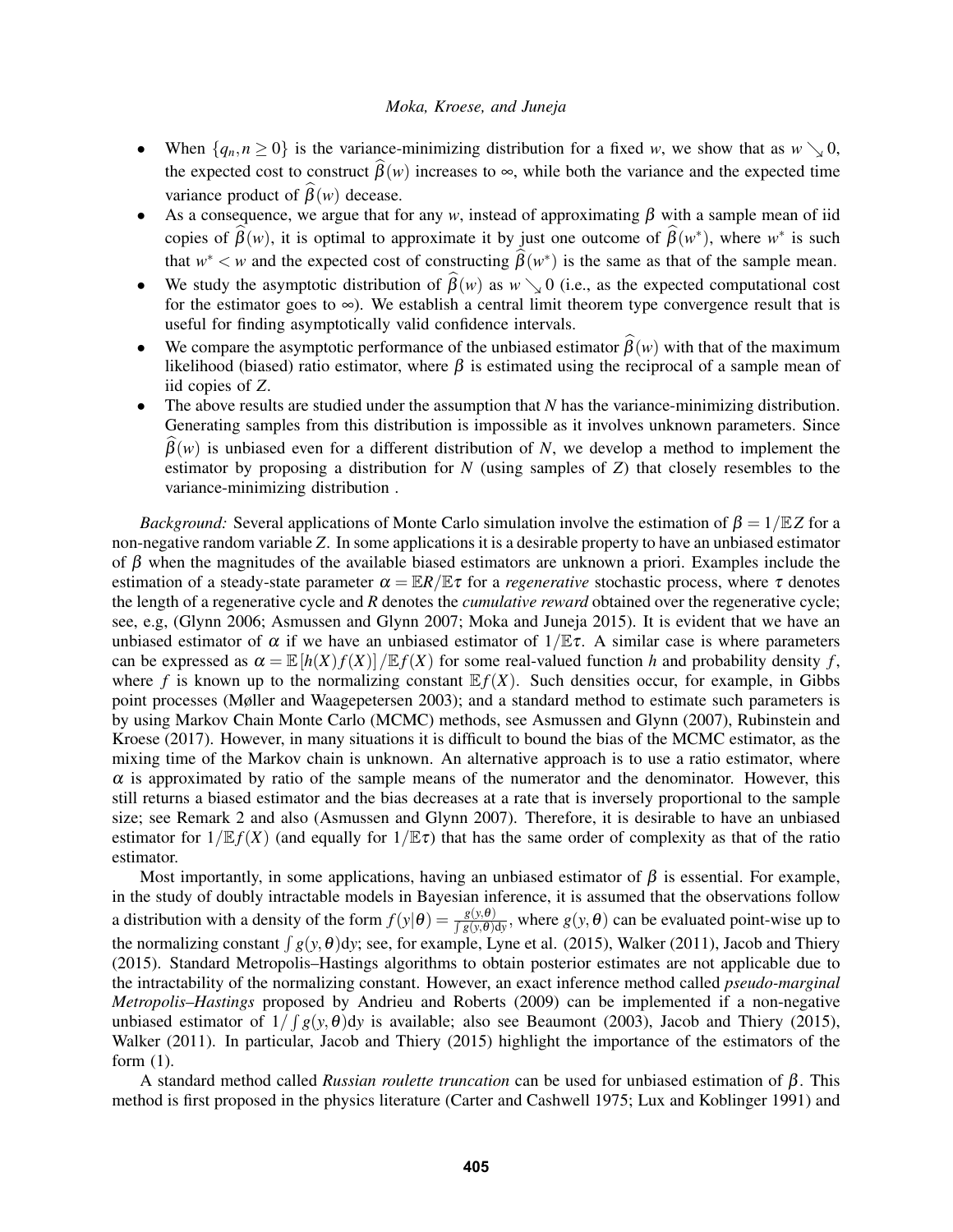further studied by [McLeish \(2011\),](#page-11-1) [Glynn and Rhee \(2014\),](#page-10-10) [Lyne et al. \(2015\),](#page-10-5) [Wei and Murray \(2016\).](#page-11-6) The key drawback of these estimators is that they can take negative values with positive probability even when *Z* is bounded.

In Section [2,](#page-2-0) we study the properties of the estimator as a function of *w*, under the assumption that *N* has the variance minimizing estimator. An implementable method is proposed in Section [3.](#page-5-0) A conclusion of the paper is given in Section [4.](#page-5-1) All the results are proved in Appendix [A.](#page-6-0)

# <span id="page-2-0"></span>2 PROPERTIES OF THE ESTIMATOR

Without loss of generality, assume that *Z* is non-degenerate. As the estimator  $\hat{\beta}(w)$  in [\(1\)](#page-0-0) is unbiased, a sample mean of independent copies of  $\widehat{\beta}(w)$  is an unbiased estimator of  $\beta$  as well. It is well known that the sample mean has square-root convergence rate if  $\mathbb{V}\text{ar}\widehat{B}(w) < \infty$ ; see, e.g., [\(Asmussen and Glynn](#page-10-4) [2007\)](#page-10-4). Thus, a simple strategy is to seek values of *w* and  $\{q_n, n \ge 0\}$  that minimize  $\mathbb{V}\text{ar}\widehat{\beta}(w)$ . Using the Cauchy–Schwarz inequality, [\(Blanchet et al. 2015\)](#page-10-0) show that for any  $w < 2\mathbb{E}Z/\mathbb{E}Z^2$ ,  $\mathbb{V}\text{ar}\widehat{\beta}(w)$  is finite and is minimal if *N* has a geometric distribution on the non-negative integers with success probability

$$
p_w = 1 - \sqrt{\mathbb{E}(1 - wZ)^2} = 1 - \sqrt{1 - 2w \mathbb{E}Z + w^2 \mathbb{E}Z^2};
$$

that is, if

<span id="page-2-2"></span><span id="page-2-1"></span>
$$
q_n = (1 - p_w)^n p_w, \quad n \ge 0,
$$
\n(2)

where the assumption  $w < 2\mathbb{E}Z/\mathbb{E}Z^2$  guarantees that  $p_w > 0$ . Unfortunately,  $p_w$  depends on  $\mathbb{E}Z$  and  $\mathbb{E}Z^2$ , which are unknown. However,  $\hat{\beta}(w)$  is unbiased even when *N* has a different distribution. Therefore, in the implementation of  $\widehat{\beta}(w)$ , we can replace  $p_w$  with an estimate of  $p_w$ ; see Section [3.](#page-5-0) In this section, we study the properties of  $\widehat{\beta}(w)$  under the assumption that *N* has the distribution [\(2\)](#page-2-1), because it offers an understanding of what is the best that can be expected from the estimator.

Note that the variance of  $\widehat{\beta}(w)$  is given by,

$$
\mathbb{V}\text{ar}\,\widehat{\beta}(w) = w^2 \sum_{n=0}^{\infty} \frac{\left(\mathbb{E}(1 - wZ)^2\right)^n}{q_n} - \beta^2 = \frac{w^2}{p_w^2} - \beta^2,\tag{3}
$$

for all  $0 < w < 2\mathbb{E}Z/\mathbb{E}Z^2$ . Further, observe that  $\mathbb{E}N = 1/p_w - 1$ . Now we can ask what is the value of  $w \in (0,2\mathbb{E}Z/\mathbb{E}Z^2)$  that minimizes [\(3\)](#page-2-2). This question is not addressed in the existing literature. In addition to the variance, it is often important to include the running time to construct the estimator to determine its efficiency; see [\(Glynn and Whitt 1992\)](#page-10-11). In that case, we need to select *w* for which the *expected time variance product*,  $\mathbb{E}T \mathbb{V}$ ar $\widehat{\beta}(w)$ , is minimal, where *T* is the time required to construct  $\widehat{\beta}(w)$ . From [\(1\)](#page-0-0) (since  $Z_1, Z_2, \ldots$  are iid), it is reasonable to assume that *T* is proportional to the number of  $Z_i$ 's used for constructing  $\widehat{\beta}(w)$ . Since  $N = N(w)$  samples of *Z* are used in the construction of  $\widehat{\beta}(w)$ , we assume that the expected time variance product is  $\mathbb{E}N \mathbb{V}$ ar  $\widehat{\beta}(w)$ .

<span id="page-2-3"></span>**Theorem 1** Suppose that *N* has the geometric distribution given in [\(2\)](#page-2-1). Then the following hold true.

(i) The success probability  $p_w$  is a strictly concave function of  $w \in (0, 2 \mathbb{E} Z / \mathbb{E} Z^2)$  with a maximum value of  $1 - \sqrt{1 - (\mathbb{E}Z)^2 / \mathbb{E}Z^2}$  attained at  $w = \mathbb{E}Z / \mathbb{E}Z^2$ , and

$$
\lim_{w\searrow 0}p_w=\lim_{w\nearrow 2\mathbb{E}Z/\mathbb{E}Z^2}p_w=0.
$$

(ii) The variance  $\mathbb{V}\text{ar}\widehat{\beta}(w)$  is a strictly increasing convex function of  $w \in (0, 2\mathbb{E}Z/\mathbb{E}Z^2)$ , with

$$
\lim_{w\searrow 0} \mathbb{V}\text{ar}\widehat{\beta}(w) = 0 \quad \text{and} \quad \lim_{w\nearrow 2 \mathbb{E}Z/\mathbb{E}Z^2} \mathbb{V}\text{ar}\widehat{\beta}(w) = \infty.
$$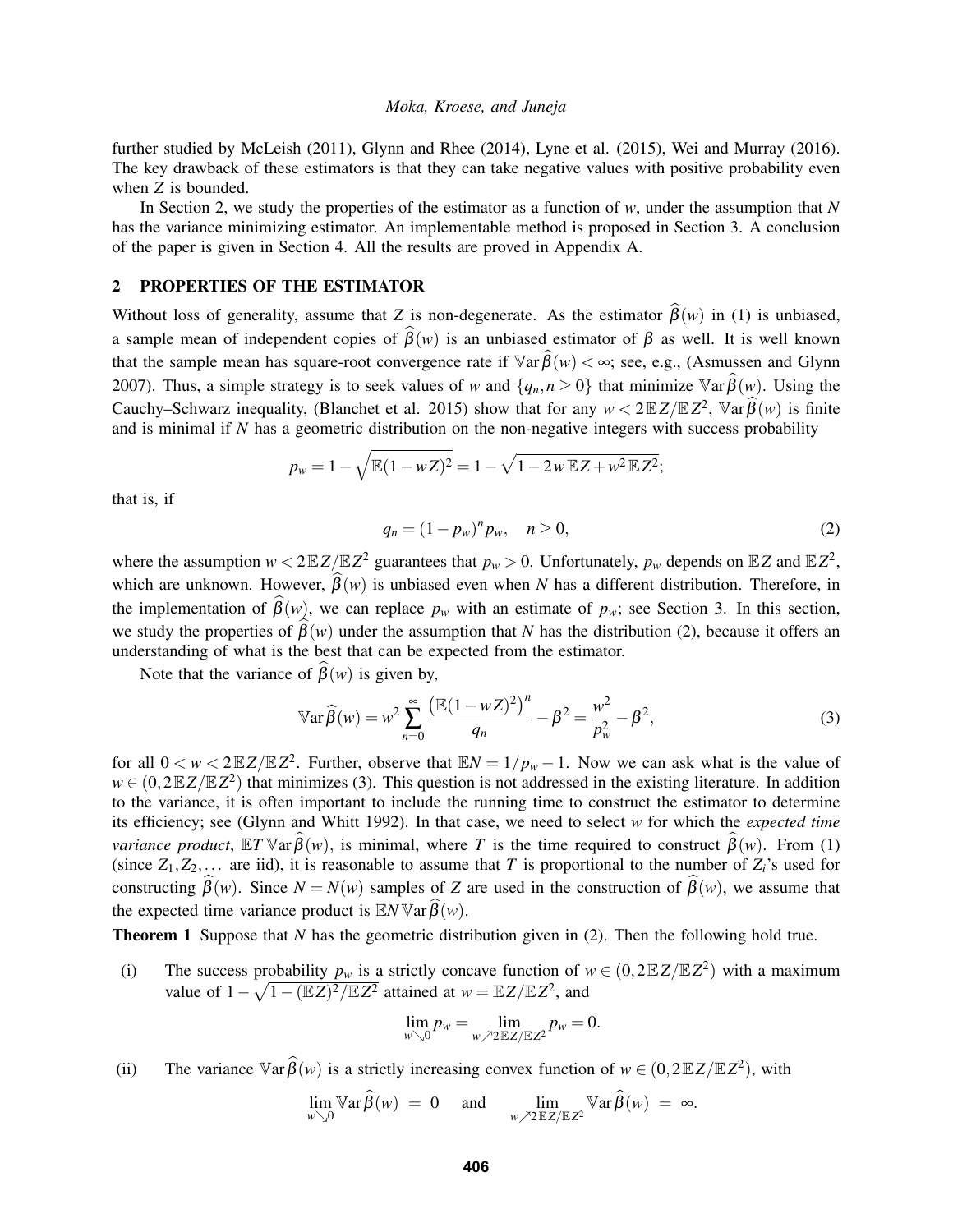(iii) The expected time variance product  $\mathbb{E}N(w)\mathbb{V}\text{ar}\widehat{\beta}(w)$  is a strictly increasing function of  $w \in$  $(0,2\mathbb{E}\overline{Z}/\mathbb{E}Z^2)$ , with

$$
\lim_{w \searrow 0} \mathbb{E}N(w) \mathbb{V}\text{ar}\widehat{\beta}(w) = \frac{\mathbb{V}\text{ar}Z}{(\mathbb{E}Z)^4}, \quad \text{and} \quad \lim_{w \nearrow 2} \mathbb{E}Z/\mathbb{E}Z^2} \mathbb{E}N(w) \mathbb{V}\text{ar}\widehat{\beta}(w) = \infty.
$$

<span id="page-3-1"></span>**Remark 1** To understand the implications of Theorem [1,](#page-2-3) suppose we select a  $w \in (0, 2EZ/EZ^2)$ , giving an expected computational cost of  $\mathbb{E}N(w)$  to obtain  $\widehat{\beta}(w)$ . Further, let  $\overline{\beta}_k(w)$  be the sample mean of *k* iid copies of  $\beta(w)$ . Then the expected time variance product for  $\beta_k(w)$  is

$$
k \mathbb{E} N(w) \mathbb{V} \text{ar} \overline{\beta}_k(w) = \mathbb{E} N(w) \mathbb{V} \text{ar} \widehat{\beta}(w).
$$

Now suppose that  $w^* < w$  is selected so that the average cost to generate one outcome of  $\widehat{\beta}(w^*)$  is equal to the average cost to construct  $\overline{\beta}_k(w)$ ; that is,  $k \mathbb{E}N(w)$ . Then, from Theorem [1](#page-2-3) (iii), for the same computational effort,  $\hat{\beta}(w^*)$  has a smaller variance than  $\overline{\beta}_k(w)$  for any feasible *w* selected as above, and is therefore a better estimator.

<span id="page-3-0"></span>

Figure 1: An example to illustrate the dependency of the performance of the unbiased estimator on parameter *w*. Panels (a) and (b) show, respectively, the relative variance  $\frac{\sqrt{ar} \hat{\beta}(w)}{\beta^2}$  and the expected time relative variance product  $\frac{\mathbb{E}N(w)\mathbb{V}\text{ar}\hat{\beta}(w)}{\hat{\beta}^2}$ , as functions of *w*.

To illustrate the results of Theorem [1,](#page-2-3) consider an example where  $Z = I(A)$  for an event *A* with probability  $\mathbb{P}(A) = \mathbb{E}Z = 0.001$ . Since  $\mathbb{E}Z^2 = 0.001$ , the relative variance  $\frac{\mathbb{V}\text{ar}\vec{Z}}{(\mathbb{E}Z)^2} = 999$ . By substituting the values of  $\mathbb{E}Z$  and  $\mathbb{E}Z^2$ , we can calculate  $p_w$ ,  $\mathbb{E}N$  and  $\mathbb{V}\text{ar}\widehat{\beta}(w)$  for any  $w < 2\mathbb{E}Z/\mathbb{E}Z^2 = 2$ . Figure [1](#page-3-0) illustrate the effect of *w* on the efficacy of the estimator  $\hat{\beta}(w)$ . As expected, both  $\frac{\sqrt{w_{\hat{\beta}}(w)}}{\beta^2}$  and  $\frac{\sqrt{w_{\hat{\beta}}(w)}}{\beta^2}$ are decreasing as  $w \searrow 0$  with the limits 0 and  $\frac{\text{Var}Z}{(\mathbb{E}Z)^2} = 999$ , respectively.  $\Box$ 

Remark [1](#page-3-1) motivates us to study the asymptotic distributional properties of  $\beta(w)$  as  $w \searrow 0$ , when *N* has the geometric distribution given in [\(2\)](#page-2-1). Theorem [2](#page-3-2) is crucial for establishing confidence intervals that are asymptotically valid as  $w \searrow 0$ .

<span id="page-3-2"></span>**Theorem 2** Suppose that *N* has the distribution given by [\(2\)](#page-2-1) and *Z* is bounded. Then, as  $w \searrow 0$ ,

(i) 
$$
\widehat{\beta}(w) \stackrel{d}{\longrightarrow} \beta
$$
, and (ii)  $\frac{\left(\widehat{\beta}(w) - \beta\right)}{\sqrt{w \mathbb{E}Z}} \stackrel{d}{\longrightarrow} \left(\sqrt{\frac{\mathbb{V}\arZ}{(\mathbb{E}Z)^4}} \mathcal{E}(1)\right) \mathcal{N}(0,1),$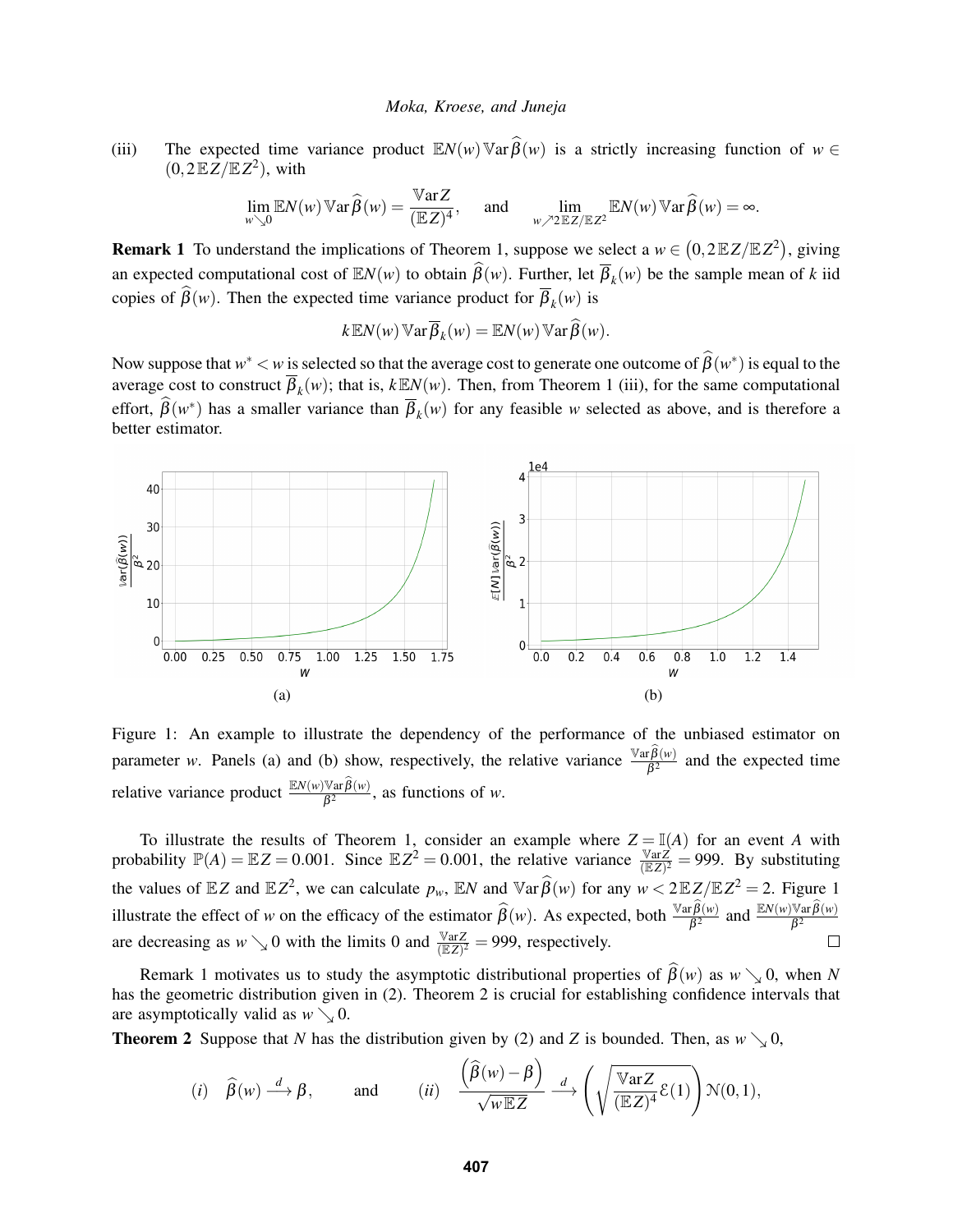where  $\stackrel{d}{\longrightarrow}$  denotes convergence in distribution, and  $\mathcal{E}(1)$  and  $\mathcal{N}(0,1)$  are independent random variables from respectively the standard (mean 1) exponential and standard normal distributions.

We show later in Section [A.1](#page-6-1) that  $\frac{p_w}{w \to Z} \to 1$  as  $w \searrow 0$  (see [\(8\)](#page-6-2)). Since  $\mathbb{E}N = 1/p_w - 1$  and  $\lim_{w \to 0} p_w = 0$ ,  $wEZEN \rightarrow 1$  as  $w \searrow 0$ . That means, an alternative expression for Theorem [2](#page-3-2) (ii) is

$$
\sqrt{\mathbb{E}N}\left(\widehat{\beta}(w)-\beta\right) \stackrel{d}{\longrightarrow} \sigma\sqrt{\mathcal{E}(1)}\,\mathcal{N}(0,1), \quad \text{as} \quad w \searrow 0,
$$

where  $\sigma = \sqrt{\frac{\text{Var}Z}{(EZ)^4}}$ . The above expression has more resemblance to the standard central limit theorem, since EN is the computational cost of the estimator. It is not difficult to show that  $\sqrt{\mathcal{E}(1)}\mathcal{N}(0,1)$  is a random variable with density  $f(x) = \frac{1}{\sqrt{2}}$  $\frac{1}{2} \exp(-\sqrt{2}|x|)$ , which is the density of a mean zero *Laplace* (or double exponential) distribution with scale  $1/\sqrt{2}$ . These observations are useful for constructing asymptotically valid confidence intervals as follows. For any given  $\alpha \in (0,1)$ , by solving  $\int_0^t f(x) dx = (1 - \alpha)/2$  for *t*, we get  $t = -\log(\alpha)/\sqrt{2}$ . Then using Theorem [2,](#page-3-2) we can say that the interval

$$
\left(\widehat{\beta}(w) + \frac{\log(\alpha)}{\sqrt{2}} \sigma \sqrt{w \mathbb{E}Z}, \quad \widehat{\beta}(w) - \frac{\log(\alpha)}{\sqrt{2}} \sigma \sqrt{w \mathbb{E}Z}\right)
$$

is an asymptotic  $1-\alpha$  confidence interval for  $\beta$ .

<span id="page-4-0"></span>**Remark 2** (Comparison with the ratio estimator) A standard (biased) estimator of  $\beta$  is  $1/\overline{Z}_n$ , where  $\overline{Z}_n$  is the sample mean of *n* iid copies of *Z*. Using Taylor's theorem for the function  $1/x$  about  $\mathbb{E}$ easily show that the bias of  $1/\bar{Z}_n$  is approximately  $\frac{1}{n} \frac{\text{Var}Z}{(EZ)^2}$  $\frac{\sqrt{2K}}{E(Z)^3}$  for large *n*, while, on the other hand,  $\beta(w)$  has zero bias. Furthermore, using the same Taylor's theorem, we can show that the asymptotic time variance product of  $1/\bar{Z}_n$  $1/\bar{Z}_n$  is  $\forall \text{ar }Z/(\mathbb{E}Z)^4$  as  $n \to \infty$ . From Theorem 1 (iii), the unbiased estimator  $\widehat{\beta}(w)$  has the same asymptotic expected time variance product. However, unbiasedness of  $\widehat{\beta}(w)$  comes at cost. As an application of the delta method, we can show that the ratio estimator satisfies the central limit theorem:  $\sqrt{n}(1/\bar{Z}_n - \beta) \stackrel{d}{\longrightarrow} \sqrt{\frac{\sqrt[n]{\arg Z}}{(\mathbb{E}Z)^4}} \mathcal{N}(0,1)$ . That is, the ratio estimator is asymptotically normal. On the other hand, the asymptotic distribution of the unbiased estimator  $\hat{\beta}(w)$  is Laplace, which has more slowly decaying tails than a normal distribution. In conclusion, the ratio estimator can have narrower confidence intervals than the unbiased estimator.

Remark 3 (Importance sampling) Just like in the case of the ratio estimator, from Theorems [1](#page-2-3) and [2,](#page-3-2) the relative variance of *Z* is the key factor influencing the asymptotic properties of the unbiased estimator. The smaller the value is of the relative variance of *Z*, the better is the reliability of the unbiased estimator. One of the most effective technique of variance reduction is *importance sampling*. We can improve the performance of the estimator if we can implement an importance sampling technique for the random variable *Z*.

**Remark 4** (The time variance product minimizing distribution for  $N(w)$ ) We have assumed that for a given *w* the random variable  $N(w)$  has the variance minimizing distribution given by [\(2\)](#page-2-1). However, when the criteria for the optimality of  $\beta(w)$  is the minimization of the expected time variance product, we need to seek a distribution  $\{q_n, n \geq 0\}$  that minimizes  $\mathbb{E}N(w)\mathbb{V}$ ar  $\widehat{\beta}(w)$ . It is shown in [\(Blanchet et al. 2015\)](#page-10-0) that the distribution that minimizes the expected time variance is given by

<span id="page-4-1"></span>
$$
\widetilde{q}_n = \frac{w \left(1 - p_w\right)^n}{\sqrt{\beta^2 + d_w n}}, n \ge 0,\tag{4}
$$

where  $d_w$  is the unique (positive) number satisfying  $\sum_{n=0}^{\infty} \frac{w(1-p_w)^n}{\sqrt{\beta^2+d_w n}} = 1$ . When compared to the distribution [\(2\)](#page-2-1), drawing samples from [\(4\)](#page-4-1) has an extra difficulty of finding  $d_w$  by solving an equation that contains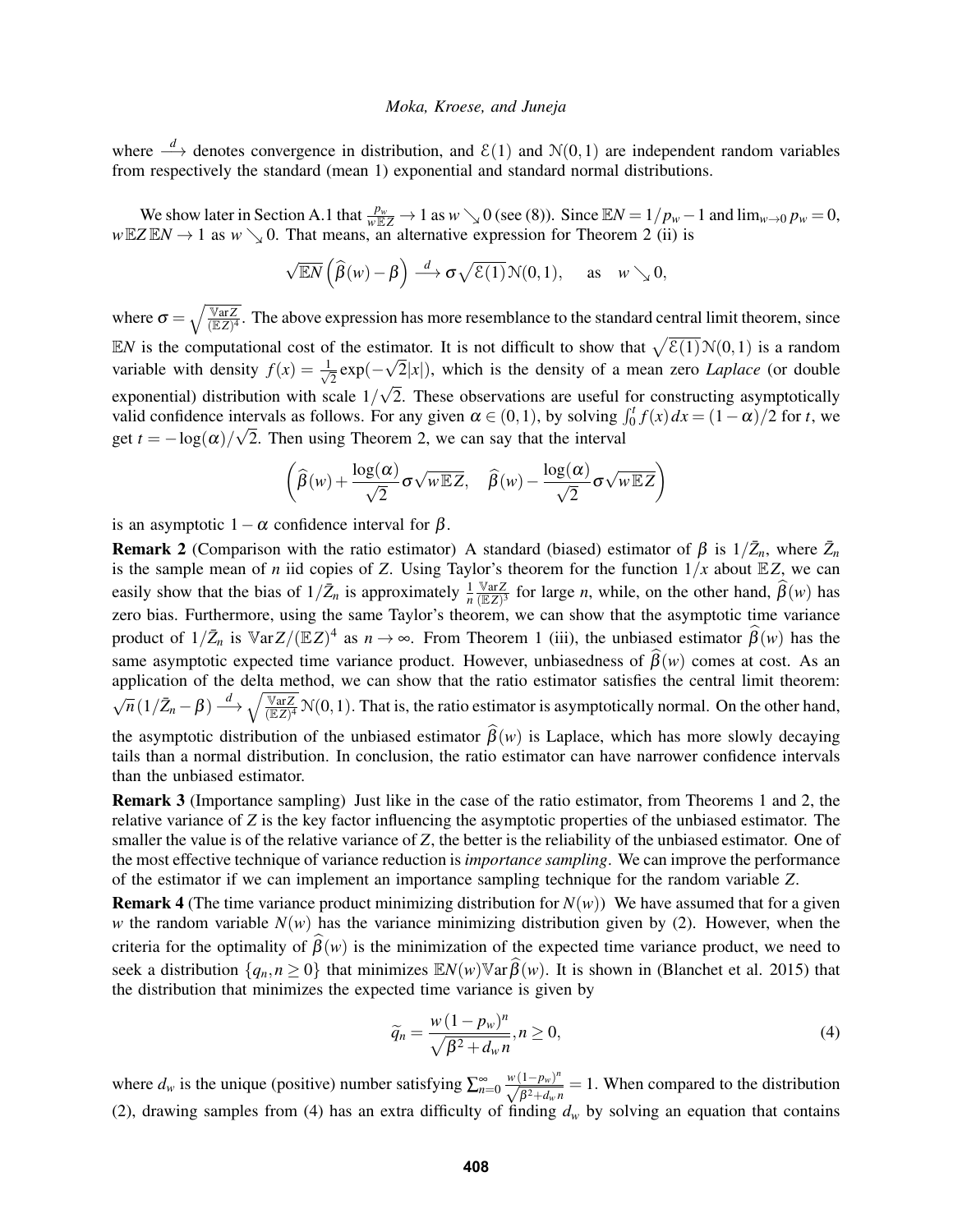an infinite sum. Even if we overcome this difficulty, the reduction in the expected time variance product is typically insignificant, because for small values of *w*,

$$
\mathbb{E}\widetilde{N}(w)\mathbb{V}\text{ar}\widetilde{\beta}(w) = \mathbb{E}N(w)\mathbb{V}\text{ar}\widehat{\beta}(w)(1+O(w)),\tag{5}
$$

<span id="page-5-2"></span>.

when  $N(w)$  has the variance minimizing distribution [\(2\)](#page-2-1); see Section [A.3](#page-9-0) for a proof of [\(5\)](#page-5-2).  $\Box$ 

### <span id="page-5-0"></span>3 AN IMPLEMENTATION

Recall that the success probability  $p_w$  of *N* is a function of unknown quantities  $\mathbb{E}Z$  and  $\mathbb{E}Z^2$ . However, fortunately, bβ(*w*) in [\(1\)](#page-0-0) is still an unbiased estimator of β for any distribution {*qn*,*n* ≥ 0} of *N*. In particular, instead of taking  $q_n$  as in [\(2\)](#page-2-1), we can take  $q_n = P_k(1 - P_k)^n$ , where  $P_k$  is defined below. Under the proposed implementation, when the given budget is sufficiently large, half of the budget is used for estimating  $P_k$  and then *w* is chosen such that the remaining half the budget is used for generating a sample of the unbiased estimator.

To simplify the discussion, assume that there is a known constant  $0 < \varepsilon \leq \beta$ ; for example, if  $Z \leq b$  for a constant *b*, we can take  $\varepsilon = 1/b$ . Let  $\widetilde{Z}_1, \widetilde{Z}_2, \ldots, \widetilde{Z}_k$  be a sequence of iid copies of *Z*, independent of the sequence  $Z_1, Z_2, \ldots$ , which is used in the construction of the unbiased estimator  $\hat{\beta}$  in [\(1\)](#page-0-0). Define the first two sample moments:  $M_1(k) = \frac{1}{k} \sum_{i=1}^k \widetilde{Z}_i$  and  $M_2(k) = \frac{1}{k} \sum_{i=1}^k \widetilde{Z}_i^2$ . If  $M_1(k) > 0$ , define,

$$
P_k = 1 - \sqrt{\frac{1}{k} \sum_{i=1}^k (1 - w_k \widetilde{Z}_i)^2} \quad \text{with} \quad w_k = \min\left(\frac{1}{k M_1(k)}, \frac{M_1(k)}{M_2(k)}, \varepsilon\right)
$$

Otherwise, take  $P_k = 1/k$  and  $w_k = \varepsilon/k$ . The condition  $w_k < 2 \frac{M_1(k)}{M_2(k)}$  $\frac{M_1(k)}{M_2(k)}$  guarantees that  $P_k > 0$ . Further, whether  $M_1(k) = 0$  or not,  $w_k < \beta$  and hence it guarantees that the estmator  $\beta(w_k)$  (defined by [\(1\)](#page-0-0)) with  $q_n = P_k(1 - P_k)^n$  is an unbiased estimator of  $\beta$ . Note that given  $M_1(k)$  and  $M_2(k)$ , the expected cost to construct to  $\widehat{\beta}(w_k)$  is  $k+1/P_k$  (including the cost to construct  $P_k$ ), since  $\mathbb{E}\left[N(w_k)|M_1(k),M_2(k)\right] = 1/P_k - 1$ . Theorem [3](#page-5-3) states that for large values of *k*, this total expected cost is approximately 2*k*, and conditioned on  $M_1(k)$  and  $M_2(k)$ , the expected time variance product goes to a random variable with mean  $4 \frac{\sqrt{ar}Z}{(EZ)^4}$ . See Section [A.4](#page-10-12) for a proof Theorem [3.](#page-5-3)

<span id="page-5-3"></span>**Theorem 3** Under the above construction,  $\mathbb{E} \widehat{\beta}(w_k) = \beta$ , and as  $k \to \infty$ ,  $k P_k \to 1$ , *a.s.*, and

$$
\left(k+\frac{1}{P_k}\right) \mathbb{V}\text{ar}\left(\widehat{\beta}(w_k)\big| M_1(k), M_2(k)\right) \longrightarrow 2\frac{\mathbb{V}\text{ar}\mathbf{Z}}{(\mathbb{E}\mathbf{Z})^4}\left[1+\chi_1^2\right], a.s.,
$$

where  $\chi_1^2$  is the square of a standard normal random variable.

To understand Theorem [3,](#page-5-3) consider the example given in Remark [1.](#page-3-1) We estimated the expected total cost  $k + \mathbb{E}[1/P_k]$  and  $\mathbb{V}$ ar $\beta(w_k)$  using 10000 samples of  $P_k$  and  $\beta(w_k)$ , respectivley, with  $k = 10000$ . Our simulation results show that the estimated expected time relative variance product is 3969.75, which is approximately equal to  $4 \frac{\sqrt{3} \pi Z}{(\sqrt{2})^2} = 4 \times 999 = 3996$ , as expected.

# <span id="page-5-1"></span>4 CONCLUSION

We investigated the theoretical properties of a parametrized family  $\{\beta(w), w > 0\}$  of unbiased estimators of  $1/\mathbb{E}Z$  for a non-negative random variable Z. We studied the variance and the expected time variance product as functions of *w* and established several asymptotic results. We showed that with an optimal choice of *w*, the asymptotic performance of the unbiased estimator  $\beta(w)$  is comparable to the maximum likelihood (biased) ratio estimator. We further proposed an implementable unbiased estimation based on our results. Similar to Theorem [2,](#page-3-2) our ongoing research establishes a central limit theorem type convergence result for  $\hat{\beta}(w_k)$  defined in Section [3,](#page-5-0) by taking the budget parameter  $k \to \infty$ .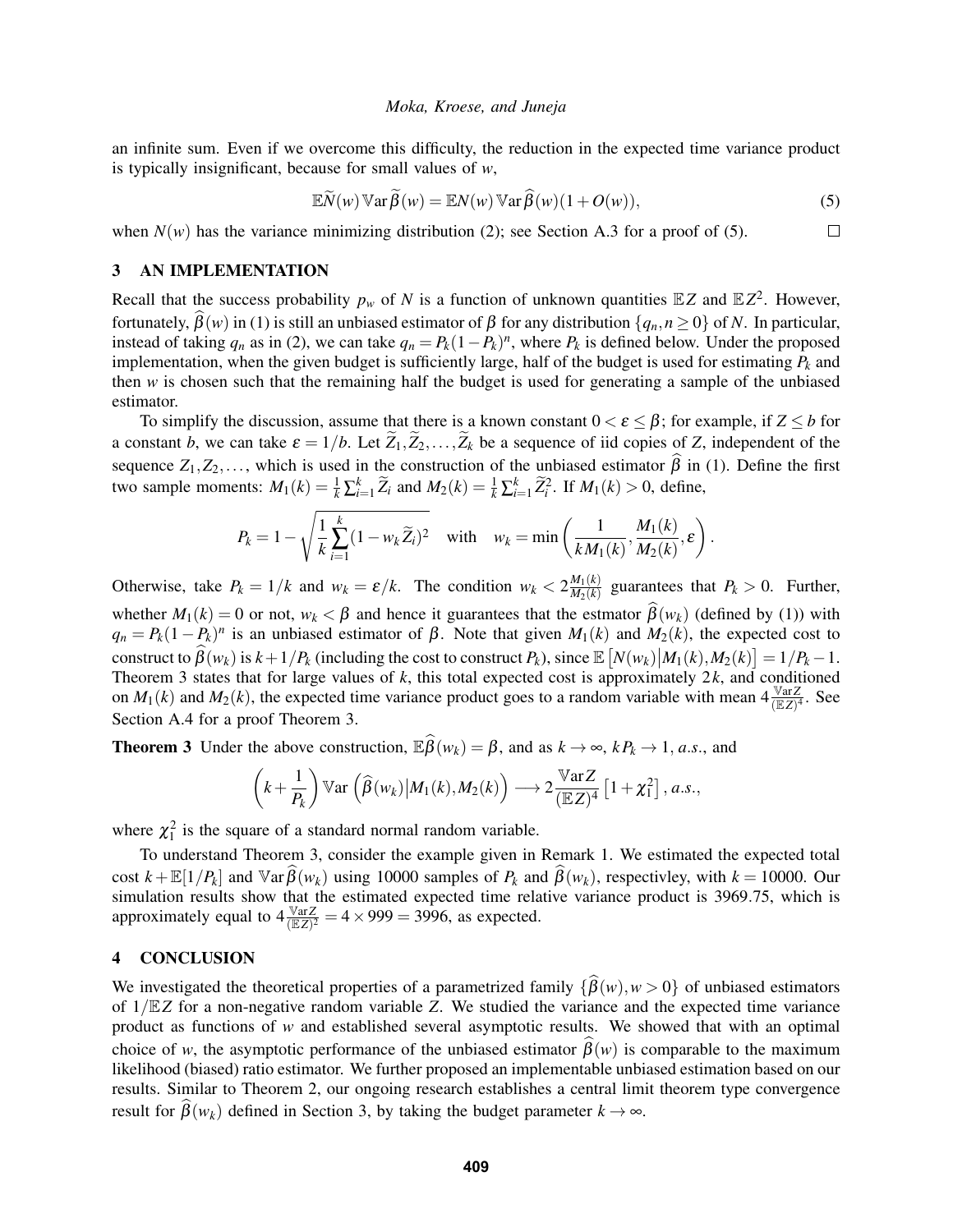## ACKNOWLEDGMENTS

The work of the first and the second authors has been supported by the Australian Research Council Centre of Excellence for Mathematical and Statistical Frontiers (ACEMS), under grant number CE140100049.

## <span id="page-6-0"></span>A APPENDIX

To simplify the notation in this section, we use  $z_1 := \mathbb{E}Z$  and  $z_2 := \mathbb{E}Z^2$ . We also write  $p'_w$  for the derivative d*p<sup>w</sup>*  $\frac{dp_w}{dw}$  and  $p''_w$  for the second derivative.  $\mathcal{E}(\lambda)$  and  $\mathcal{G}(p)$  denote respectively the mean  $1/\lambda$  exponential distribution and the geometric distribution on non-negative integers and the success probability *p*.

### <span id="page-6-1"></span>A.1 Proof of Theorem [1](#page-2-3)

From the definition,  $p'_w = (z_1 - wz_2)/(1 - p_w)$ . It follows that  $p''_w = -\frac{1}{(1 - p_w)^2}$  $\frac{1}{(1-p_w)^3}$   $[z_2 - z_1^2]$  < 0, where the strict inequality holds because  $z_2 > z_1^2$ , which follows from the assumption that *Z* is non-degenerative. Therefore,  $p_w$  is strictly concave over  $(0, 2z_1/z_2)$  and it achieves its maximum value  $1 - \sqrt{1 - z_1^2/z_2}$  at  $w = z_1/z_2$ . From the definition of  $p_w$ , it is evident that  $\lim_{w\searrow 0} p_w = \lim_{w \nearrow 2z_1/z_2} p_w = 0$ .

Recall from [\(3\)](#page-2-2) that the variance of the estimator is equal to  $w^2/p_w^2 - z_1^2$ . Its derivative can be written as

$$
\frac{d\mathbb{V}\text{ar}\widehat{\beta}(w)}{dw} = 2w \frac{wz_1 - p_w}{p_w^3(1 - p_w)}
$$
(6)

and the second derivative as

$$
\frac{d^2 \mathbb{V} ar \widehat{\beta}(w)}{dw^2} = \frac{2(wz_1 - p_w)}{p_w^3 (1 - p_w)^3} \left( 3(wz_1 - p_w) + 2p_w (p_w - w^2 z_2) \right). \tag{7}
$$

Using Jensen's inequality,  $\mathbb{E}(1 - wZ)^2 > (1 - wz_1)^2$ , where the strict inequality holds again because *Z* is non-degenerative. On the other hand, by Bernoulli's inequality,  $\sqrt{\mathbb{E}(1 - wZ)^2} = \sqrt{1 + (-2wz_1 + w^2z_2)}$ is maximized by  $1 - wz_1 + w^2z_2/2$ . Thus,

<span id="page-6-2"></span>
$$
z_1 - wz_2/2 \le \frac{p_w}{w} < z_1. \tag{8}
$$

Using [\(8\)](#page-6-2), we have  $wz_1 - p_w > 0$  and  $p_w - w^2z_2 \ge 2wz_1 - p_w > wz_1$ , and hence for all  $w \in (0, 2z_1/z_2)$ ,  $\frac{d\mathbb{V}\text{ar}\widehat{\beta}(w)}{d\mathbb{W}^2} > 0$  and  $\frac{d^2\mathbb{V}\text{ar}\widehat{\beta}(w)}{d\mathbb{W}^2} > 0$ , which establishes the convexity of  $\mathbb{V}\text{ar}\widehat{\beta}(w)$  over  $(0,2z_1/z_2)$ .

We now prove that the expected time variance product is a strictly increasing over  $(0,2z_1/z_2)$ . Let  $g_1(w) := \mathbb{E}N(w)$ ,  $g_2(w) := \frac{\mathbb{V} \text{ar} \widehat{\beta}(w)}{\beta^2}$  and  $g(w) := g_1(w)g_2(w) = \left(\frac{1}{p_w} - 1\right)\left(\frac{w^2 z_1^2}{p_w^2} - 1\right)$ . Then,

$$
\frac{dg_1}{dw}(w) = \frac{wz_2 - z_1}{p_w^2(1 - p_w)}, \quad \text{and} \quad \frac{dg_2}{dw}(w) = 2wz_1^2 \left[ \frac{wz_1 - p_w}{p_w^3(1 - p_w)} \right],
$$

and hence, we write

$$
\frac{dg}{dw}(w) = \frac{2wz_1^2(1-p_w)(wz_1-p_w) + (w^2z_1^2 - p_w^2)(wz_2 - z_1)}{p_w^4(1-p_w)}
$$
  
= 
$$
\frac{wz_1 - p_w}{p_w^4(1-p_w)} \left[ w p_w(z_2 - z_1^2) + z_1(wz_1 - p_w) + wz_1(wz_2 - z_1p_w) \right] > 0,
$$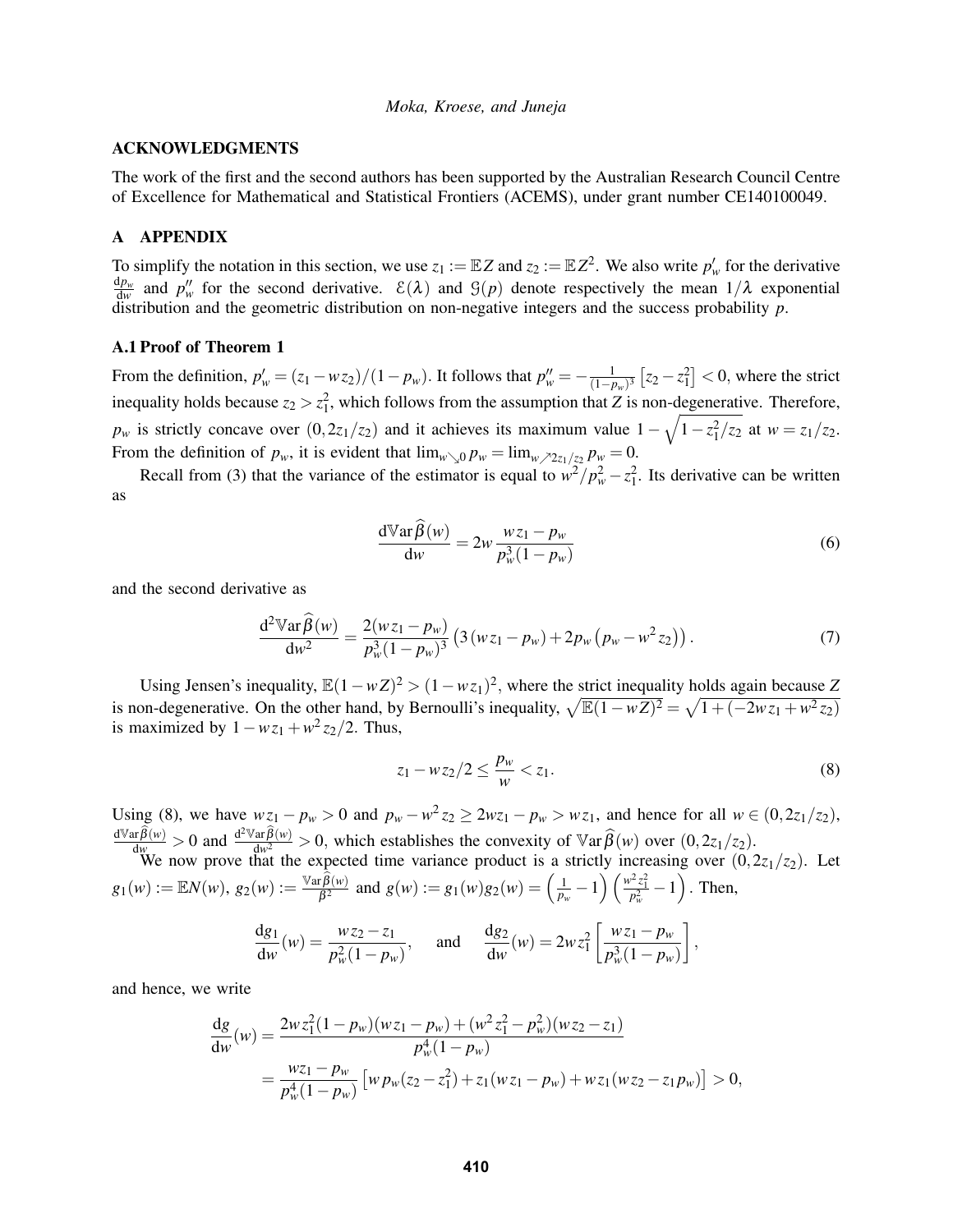where the inequality holds because  $z_2 > z_1^2$ ,  $wz_1 > p_w$  and  $wz_2 > wz_1^2 > z_1 p_w$ . Therefore,  $\mathbb{E}N(w) \mathbb{V}$ ar  $\widehat{\beta}(w)$ is strictly increasing over  $(0,2z_1/z_2)$ .

The claims that  $\lim_{w \to 2z_1/z_2} \sqrt{\frac{w}{2}}$   $\int \sqrt{w} = \infty$  and  $\lim_{w \to 2z_1/z_2} \sqrt{E}N(w) \sqrt{\frac{w}{2}}$   $\int \sqrt{w} = \infty$  hold trivially because  $\lim_{w \nearrow 2z_1/z_2} p_w = 0$ . To complete the proof of the theorem, we can write, by Taylor's theorem, for any  $x \in (0,1)$ :  $\sqrt{x} = 1 + \frac{(x-1)}{2} - \frac{(x-1)^2}{8} + \frac{(x-1)^3}{165^{5/2}}$  $\frac{(x-1)^2}{16\tilde{x}^{5/2}}$ , for some  $\tilde{x} \in (x,1)$ . Consequently,

$$
\sqrt{\mathbb{E}(1-wZ)^2} = 1 + \frac{\mathbb{E}(1-wZ)^2 - 1}{2} - \frac{(\mathbb{E}(1-wZ)^2 - 1)^2}{8} + R(w),
$$

where  $R(w) = \frac{(\mathbb{E}(1-wZ)^2 - 1)^3}{1655/3}$  $\frac{-wZ^2-1}{16x^5/3}$  for some  $\tilde{x} \in (\mathbb{E}(1-wZ)^2, 1)$ . Since  $\tilde{x} \to 1$  as  $w \to 0$  and  $\mathbb{E}(1-wZ)^2-1 =$  $w^2 z_2 - 2w z_1$ , we have  $R(w) = O(w^3)$ . Further simplification yields that  $p_w = w z_1 - \frac{w^2}{2}$  $\frac{v^2}{2}(z_2-z_1^2)+O(w^3),$ and thus,  $\frac{p_w^2}{w^2 z_1^2} = 1 - \frac{w}{z_1}$  $\frac{w}{z_1}(z_2 - z_1^2) + O(w^2)$ . Since  $1 - p_w = 1 + O(w)$ ,

$$
\frac{1 - p_w}{p_w} = \frac{1}{wz_1} \left( 1 + O(w) \right), \quad \text{and} \quad \frac{w^2 z_1^2}{p_w^2} - 1 = w \frac{(z_2 - z_1^2)}{z_1} \left( 1 + O(w) \right). \tag{9}
$$

We conclude that both  $\mathbb{V}\text{ar}\widehat{\beta}(w)$  and  $\mathbb{E}N(w)\mathbb{V}\text{ar}\widehat{\beta}(w)$  go to their respective minima as  $w \searrow 0$ .

# A.2 Proof of Theorem [2](#page-3-2)

Statement (i) follows directly from Theorem [1](#page-2-3) and Chebyshev's inequality:

$$
\mathbb{P}\left(|\widehat{\beta}(w)-\beta|>\varepsilon\right)\leq \mathbb{V}\mathrm{ar}\,\widehat{\beta}(w)/\varepsilon^2\to 0,\text{ as } w\searrow 0,
$$

for every  $\varepsilon > 0$ . To prove (ii), consider a decreasing sequence  $w_1 > w_2 > \cdots$  such that  $w_1 \leq z_1/z_2$  and lim<sub>*k*→∞</sub>  $w_k = 0$ . We construct an almost surely increasing sequence  $N_1 \leq N_2 \leq \cdots$  such that  $N_k \sim \mathcal{G}(p_{w_k})$ and

<span id="page-7-1"></span><span id="page-7-0"></span>
$$
\lim_{k \to \infty} [w_k N_k] = X_{\infty}/z_1, \quad a.s., \tag{10}
$$

for a random variable *X*<sup>∞</sup> ∼ E(1). To do so we invoke Theorem 3.1 of [\(Moka and Juneja 2015\)](#page-11-2). Let  $\lambda_k = -\log(1 - p_{w_k})$  and  $E_k \sim \mathcal{E}(\lambda_k)$ . Then, [\(Moka and Juneja 2015\)](#page-11-2) says that for each *k*, there exist a random variable  $Y_k$  with cumulative distribution function  $G_k(x) = 1 - \left(1 - \frac{\lambda_{k+1}}{\lambda_k}\right)$ λ*k*  $\exp(-\lambda_{k+1}x), \quad x \geq 0,$ such that  $Y_k$  is independent of  $E_k$ , and  $E_{k+1}$  has the same distribution as  $E_k + Y_k$ . Therefore, without loss of generality we assume that there is sequence of independent random variables  $Y_k \sim G_k(x)$  such that  $E_{k+1} = E_k + Y_k = E_1 + \sum_{i=1}^k Y_i$  for all  $k \ge 1$ .

Consider the natural filtration  $\{\mathcal{F}_k = \sigma(E_1, \ldots, E_k), k \ge 0\}$ . Since  $E_{k+1} = E_k + Y_k$ ,

$$
\begin{aligned} \lambda_{k+1} E_{k+1} - 1 &= \lambda_{k+1} [E_k + Y_k - 1/\lambda_k - \mathbb{E} Y_k] \\ &= \frac{\lambda_{k+1}}{\lambda_k} \lambda_k [E_k - 1/\lambda_k] + \lambda_{k+1} [Y_k - \mathbb{E} Y_k] \\ &\le \lambda_k E_k - 1 + \lambda_{k+1} [Y_k - \mathbb{E} Y_k], \end{aligned}
$$

where the last inequality holds because  $\lambda_{k+1} \leq \lambda_k$ . We have  $\mathbb{E}[\lambda_{k+1}E_{k+1}|\mathscr{F}_k] \leq \lambda_k E_k$  since  $Y_k$  is independent of  $\mathcal{F}_k$ . Thus,  $\{X_k := \lambda_k E_k, k \geq 1\}$  is a supermartingale (with respect to  $\{\mathcal{F}_k\}$ ). In fact the sequence  $\{X_k, k \geq 1\}$  is bounded in  $\mathcal{L}^2$ , because  $\sup_{k \geq 1} \mathbb{E} X_k^2 = 2$ , making it uniformly integrable submartingale.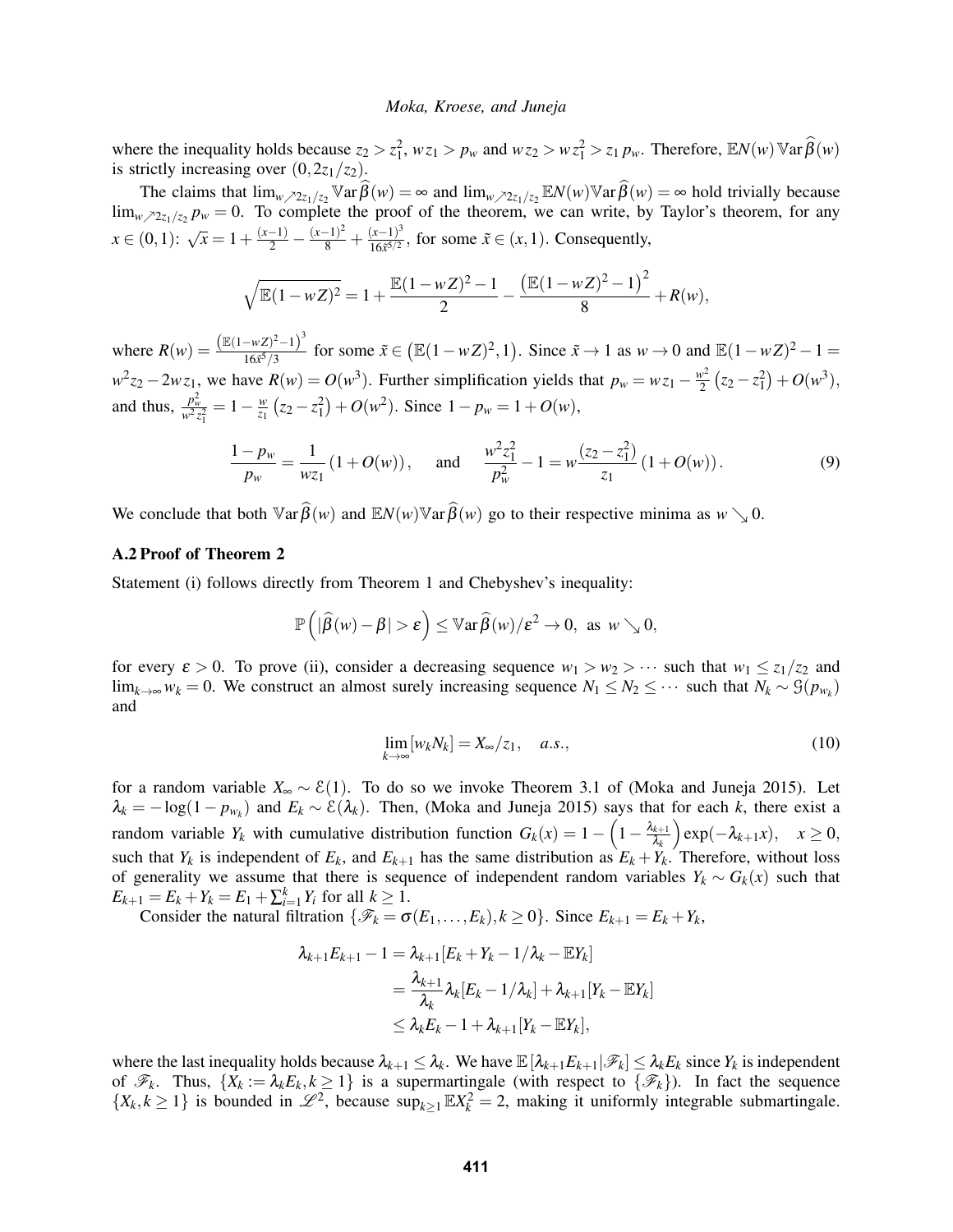Thus,  $X_{\infty} = \lim_{k \to \infty} X_k$  exists *a.s.* (see Theorem 2 in Section 4 of Chapter VII of [\(Shiryaev 1996\)](#page-11-7)). Since  $\mathbb{P}\left(X_k \leq x\right) = \mathbb{P}\left(E_k \leq \frac{x}{\lambda}\right)$ λ*k*  $= 1 - \exp(-x)$ . This implies that  $X_{\infty} \sim \mathcal{E}(1)$ .

Let  $N_k = \lfloor E_k \rfloor$ . Then for all k we have  $N_k \sim \mathcal{G}(p_{w_k})$  and  $N_k \le N_{k+1}$ . From [\(8\)](#page-6-2),  $\lim_{k \to \infty} (1 - p_{w_k})^{1/w_k} =$  $\exp(-z_1)$  and hence  $\lim_{k\to\infty}\frac{w_k}{\lambda_k}$  $\frac{w_k}{\lambda_k} = 1/z_1$ . From the convergence of the sequence  $X_1, X_2, \ldots$ , we have  $\frac{w_k}{\lambda_k} X_k$  –  $w_k \leq w_k N_k \leq \frac{w_k}{\lambda_k}$  $\frac{w_k}{\lambda_k} X_k$ . Therefore, [\(10\)](#page-7-0) holds.

Now define

<span id="page-8-1"></span><span id="page-8-0"></span>
$$
\widehat{\beta}_k := \frac{w_k}{(1 - p_{w_k})^{N_k} p_{w_k}} \prod_{i=1}^{N_k} (1 - w_k Z_i).
$$
\n(11)

From the definitions,  $\hat{\beta}_k$  is identical to  $\hat{\beta}(w_k)$  in distribution. We now conclude the proof Theorem [2](#page-3-2) by establishing lower and upper bounds on  $\hat{\beta}_k$  separately. Let *b* be an upper bound on *Z*. From the construction of  $\hat{\beta}_k$  given by [\(11\)](#page-8-0), for all *k* such that  $w_k < 1/b$ , we have using [\(8\)](#page-6-2) that

$$
\widehat{\beta}_k \geq \frac{1}{z_1(1-p_{w_k})^{N_k}} \exp\left(\sum_{i=1}^{N_k} \log(1-w_k Z_i)\right) \geq \frac{1}{z_1} \exp\left(N_k w_k (z_1-w_k z_2/2) + \sum_{i=1}^{N_k} \log(1-w_k Z_i)\right).
$$

Using Taylor's theorem,  $\log(1-x) \ge -x - \frac{x^2}{2(1-x)}$  $\frac{x^2}{2(1-x)^2}$  for any *x* ≥ 0, and thus,

$$
\widehat{\beta}_k \ge \frac{1}{z_1} \exp\left(N_k w_k z_1 - N \frac{w_k^2 z_2}{2} - w_k \sum_{i=1}^{N_k} Z_i - \sum_{i=1}^{N_k} \frac{w_k^2 Z_i^2}{2(1 - w_k Z_i)^2}\right)
$$
\n
$$
= \frac{1}{z_1} \exp\left(-N_k w_k \frac{1}{N_k} \sum_{i=1}^{N_k} (Z_i - z_1) - \frac{N_k w_k^2}{2} \left(z_2 + \frac{b^2}{(1 - w_k b)^2}\right)\right).
$$
\n(12)

On the other hand, from [\(11\)](#page-8-0) and [\(8\)](#page-6-2),

$$
\widehat{\beta}_k \le \frac{w_k}{(1 - p_{w_k})^{N_k} p_{w_k}} \exp\left(-\sum_{i=1}^{N_k} w_k Z_i\right) \le \frac{w_k}{(1 - w_k z_1)^{N_k} p_{w_k}} \exp\left(-\sum_{i=1}^{N_k} w_k Z_i\right)
$$
\n
$$
= \frac{w_k}{p_{w_k}} \exp\left(-\sum_{i=1}^{N_k} w_k Z_i - N_k \log(1 - w_k z_1)\right)
$$
\n
$$
= \frac{w_k}{p_{w_k}} \exp\left(-w_k N_k \frac{1}{N_k} \sum_{i=1}^{N_k} (Z_i - z_1) + N_k w_k^2 \frac{z_1^2}{2(1 - w_k z_1)^2}\right).
$$
\n(13)

Using the strong law of large numbers and Theorem 1 of [\(Richter 1965\)](#page-11-8),  $\lim_{k\to\infty}\frac{1}{N_k}\sum_{i=1}^{N_k}(Z_i - z_1) = 0$  almost surely. Further, using [\(8\)](#page-6-2) and [\(10\)](#page-7-0), we have that  $\lim_{k\to\infty} \beta_k = \beta$  almost surely. From Taylor's theorem with a Cauchy remainder term, we have almost surely

$$
\log(\widehat{\beta}_k) - \log(\beta) = \frac{(\widehat{\beta}_k - \beta)}{\beta} - \frac{(\widehat{\beta}_k - \widehat{X})(\widehat{\beta}_k - \beta)}{\widehat{X}^2} = \frac{(\widehat{\beta}_k - \beta)}{\beta} [1 + o(1)]
$$

for a random variable  $\hat{X}$  that takes values between  $\hat{\beta}_k$  and  $\beta$ . Therefore, to complete the proof of (ii), it is enough to show that

<span id="page-8-2"></span>
$$
\frac{1}{\sqrt{w_k}}\log \widehat{\beta}_k \stackrel{d}{\longrightarrow} \left(\sqrt{\mathbb{V}\text{ar} ZX_{\infty}}\right) \mathcal{N}(0,1).
$$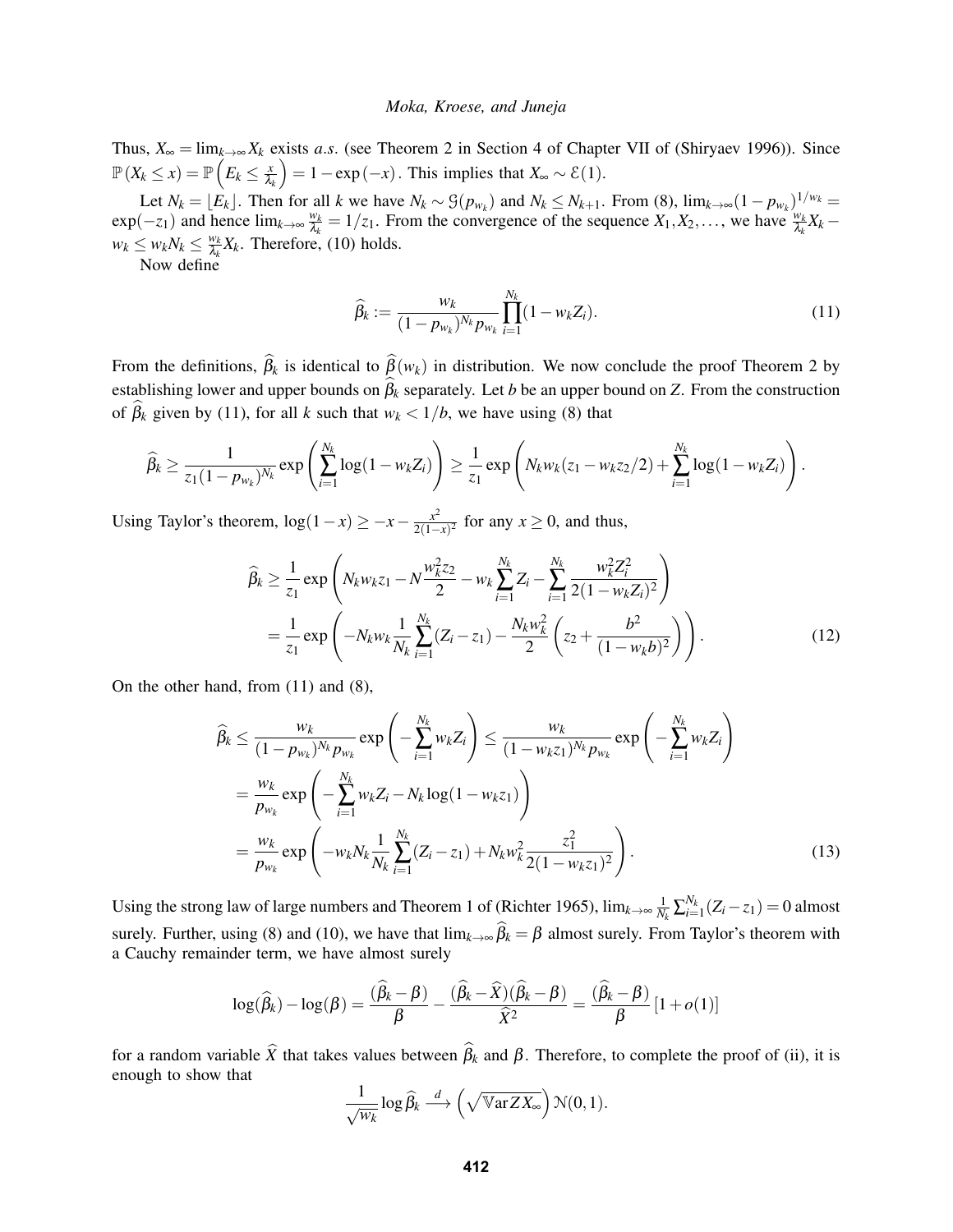From [\(12\)](#page-8-1),

<span id="page-9-1"></span>
$$
\frac{1}{\sqrt{w_k}} \log[z_1 \widehat{\beta}_k] \ge -\sqrt{w_k N_k} \frac{1}{\sqrt{N_k}} \sum_{i=1}^{N_k} (Z_i - z_1) - \frac{N_k w_k^{3/2}}{2} \left( z_2 + \frac{b^2}{(1 - w_k b)^2} \right). \tag{14}
$$

From [\(10\)](#page-7-0) and because  $w_k \searrow 0$ , the second term on the right hand side of the expression goes to zero. Again using [\(10\)](#page-7-0), we conclude that the right hand side of [\(14\)](#page-9-1) goes to  $\left(\sqrt{\frac{\sqrt{x}aZ}{z_1}}X_{\infty}\right)N(0,1)$  in distribution. From [\(13\)](#page-8-2),

$$
\frac{1}{\sqrt{w_k}} \log [z_1 \widehat{\beta}_k] \leq \frac{1}{\sqrt{w_k}} \log \left[ \frac{z_1 w_k}{p_{w_k}} \right] - \sqrt{w_k N_k} \frac{1}{\sqrt{N_k}} \sum_{i=1}^{N_k} (Z_i - z_1) + N_k w_k^{3/2} \frac{z_1^2}{2(1 - w_k z_1)^2}.
$$

We complete the proof because from [\(8\)](#page-6-2), as  $k \to \infty$ ,

$$
0 \leq \frac{1}{\sqrt{w_k}} \log \left[ \frac{z_1 w_k}{p_{w_k}} \right] \leq \frac{1}{\sqrt{w_k}} \log \left[ \frac{1}{\left( 1 - \frac{w_k z_2}{2z_1} \right)} \right] = -\sqrt{w_k} \log \left[ \left( 1 - \frac{w_k z_2}{2z_1} \right)^{1/w_k} \right] \to 0, \quad a.s.
$$

### <span id="page-9-0"></span>A.3 Proof of Equation [\(5\)](#page-5-2)

First, observe from the definitions that  $\mathbb{E} \widetilde{\mathcal{N}}(w) \mathbb{V}$ ar  $\widetilde{\beta}(w) \leq \mathbb{E} \mathcal{N}(w) \mathbb{V}$ ar  $\widehat{\beta}(w)$ . Further using the fact that  $\beta = 1/z_1$  and [\(8\)](#page-6-2),

$$
\mathbb{E}\widetilde{N}(w) \geq \sum_{n=1}^{\infty} n \frac{p_w(1-p_w)^n}{\sqrt{1+d_w m_1^2 n}} = \mathbb{E}N(w) \sum_{n=1}^{\infty} \frac{1}{\sqrt{1+d_w z_1^2 n}} \frac{np_w(1-p_w)^n}{\mathbb{E}N(w)} \geq \mathbb{E}N(w) \frac{1}{\sqrt{1+d_w z_1^2 \mathbb{E}N(w)^2/\mathbb{E}N(w)}},
$$

where the last inequality holds from Jensen's inequality, because  $1/$ √  $1+ax$  is a convex function of x for any constant  $a > 0$  and  $\left(\frac{np_w(1-p_w)^n}{\mathbb{R}N(w)}\right)$  $\frac{f_w(1-p_w)^n}{\mathbb{E}N(w)}, n \ge 0$  is a probability distribution. Furthermore, using  $\mathbb{E}N(w)^2 =$  $\mathbb{E}N(w)\frac{(2-p_w)}{n}$  $\frac{p^2 - p_w}{p_w} \le 2 \mathbb{E}N(w) / p_w$ , we write  $\mathbb{E} \widetilde{N}(w) \ge \mathbb{E}N(w) \frac{1}{\sqrt{1 + 2d}}$  $\frac{1}{1+2d_wz_1^2/p_w}$ . Since the distribution [\(4\)](#page-4-1) is not the variance minimizing distribution, we have

$$
\mathbb{E}\widetilde{N}(w)\mathbb{V}\text{ar}\widetilde{\beta}(w) \geq \mathbb{E}\widetilde{N}(w)\mathbb{V}\text{ar}\widehat{\beta}(w)
$$

$$
\geq \mathbb{E}N(w)\mathbb{V}\text{ar}\widehat{\beta}(w)\left(\frac{1}{\sqrt{1+2d_wz_1^2/p_w}}\right).
$$

We establish [\(5\)](#page-5-2) by showing that  $\frac{1}{\sqrt{1+\epsilon}}$  $\frac{1}{1+2d_wz_1^2/p_w} = 1+O(w)$ . From the definition of  $d_w$ ,

$$
\frac{wz_1}{p_w} \sum_{n=0}^{\infty} \frac{p_w (1 - p_w)^n}{\sqrt{1 + d_w z_1^2 n}} = 1,
$$

and thus, using  $p_w \le wz_1$ , we write that  $1 - wz_1 \le (1 - p_w) \sum_{n=1}^{\infty} \frac{p_w (1 - p_w)^{n-1}}{\sqrt{1 + d_w z_1^2 n}} \le (1 - p_w) \frac{1}{\sqrt{1 + d_w z_1^2 n}}$  $\frac{1}{1+d_w z_1^2}$ . Consequently,  $1 + d_w z_1^2 \le \left(\frac{1 - p_w}{1 - wz}\right)$ 1−*w z*<sup>1</sup> <sup>2</sup>. Hence, using [\(8\)](#page-6-2),  $1 + d_w z_1^2 = 1 + O(w^2)$ , that is,  $d_w = O(w^2)$  and thus,  $d_w/p_w = O(w)$  because  $p_w = O(w)$ . This concludes that  $\frac{1}{\sqrt{1+2d}}$  $\frac{1}{1+2d_wz_1^2/p_w} = 1+O(w)$  and hence establishes [\(5\)](#page-5-2).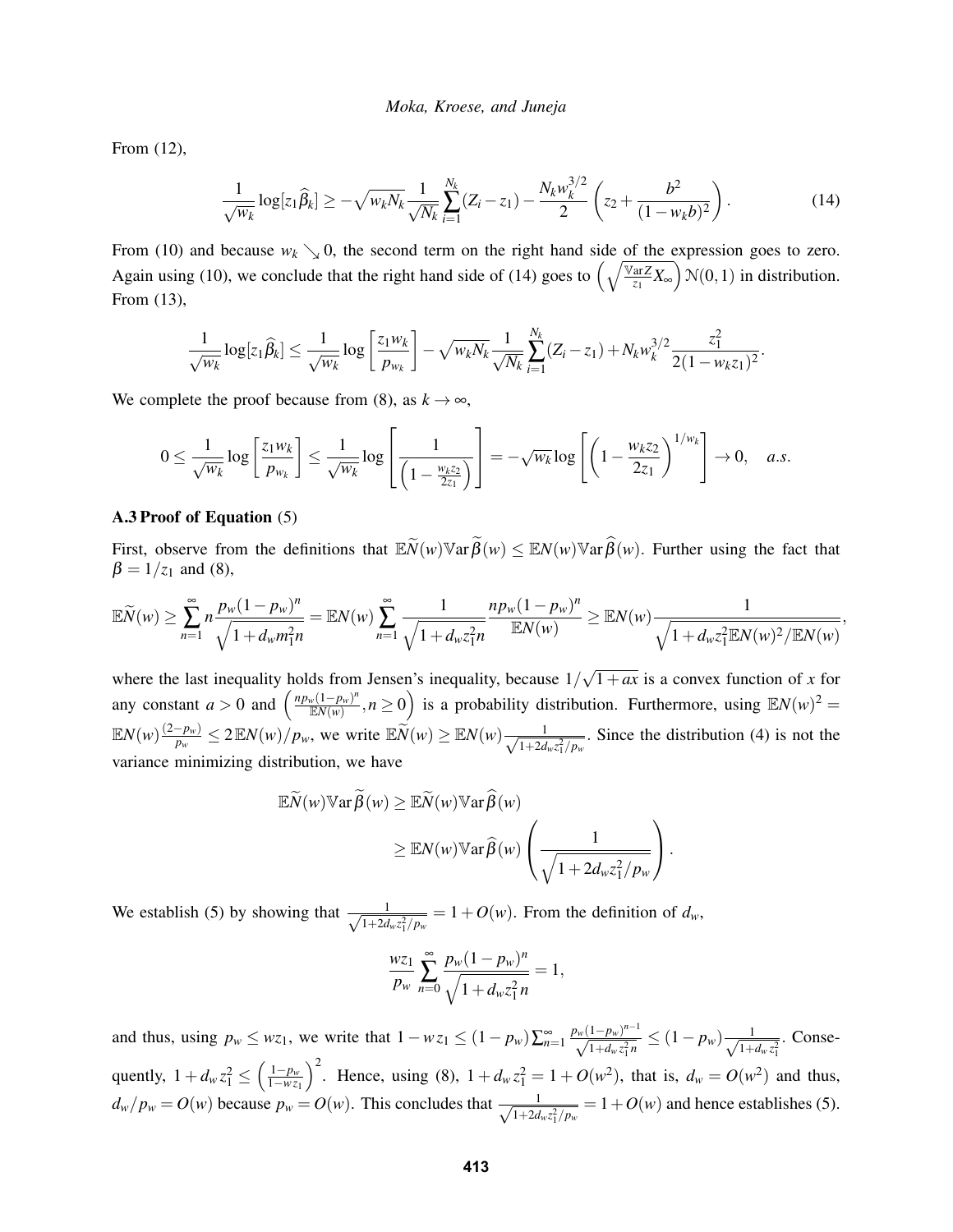## <span id="page-10-12"></span>A.4 Proof of Theorem [3](#page-5-3)

From the assumption, we have  $w_k \leq \frac{M_1(k)}{M_2(k)}$  $\frac{M_1(k)}{M_2(k)}$ . Therefore, similar to [\(8\)](#page-6-2), we can obtain that

<span id="page-10-13"></span>0 < *w<sub>k</sub> M*<sub>1</sub>(*k*) − *w*<sub>k</sub><sup>2</sup> *M*<sub>2</sub>(*k*)/2 ≤ *P*<sub>*k*</sub> ≤ *w<sub>k</sub> M*<sub>1</sub>(*k*). (15)

From the definitions of  $w_k$ ,  $M_1(k)$  and  $M_2(k)$ , it is easy to see that  $\lim_{k\to\infty} k w_k M_1(k) = 1$ , *a.s.*. Using the upper bound in [\(15\)](#page-10-13), we show that  $\delta_k := 1 - \frac{1 + w_k^2 z_2 - 2w_k z_1}{1 - P_k}$  $\frac{i}{1-P_k}$  is lower bounded by  $\frac{w_k}{1-P_k}(2z_1 - M_1(k) - w_k z_2)$ . Since  $\lim_{k\to\infty} M_1(k) = z_1$ , *a.s.* and  $\lim_{k\to\infty} kw_k = 1/z_1$ , *a.s.*, for every realization of  $\widetilde{Z}_1, \widetilde{Z}_2, \ldots$ , there exists a *K* such that  $\delta_k > 0$  for all  $k \geq K$ , and hence  $\mathbb{V}\text{ar}\left(\widehat{\beta}(w_k)|M_1(k),M_2(k)\right)$  is finite and equal to  $\frac{w_k^2}{P_k \delta_k} - \beta^2$ . It is now enough to show that

$$
k\left(\frac{w_k^2 z_1^2}{P_k \delta_k} - 1\right) \longrightarrow \frac{\mathbb{V}\text{ar}Z}{z_1^2} \left[1 + \chi_1^2\right], a.s., \text{ as } k \to \infty.
$$

Write  $\left(\frac{w_k^2 z_1^2}{R}\right)$  $\left(\frac{w_k^2 z_1^2}{P_k\delta_k} - 1\right) = \left(\frac{w_k^2 z_1^2}{p_{w_k}^2}\right)$  $p_{w_k}^2$  $-1$  +  $w_k^2 z_1^2$  $\begin{pmatrix} 1 \end{pmatrix}$  $\frac{1}{P_k\delta_k}-\frac{1}{p_w^2}$  $p_{w_k}^2$ ), where  $p_{w_k} = 1 - \sqrt{1 + w_k^2 z_2 - 2w_k z_1}$ . Using [\(9\)](#page-7-1)

and  $\lim_{k\to\infty} k w_k = 1/z_1$ , we have  $\lim_{k\to\infty} k\left(\frac{w_k^2 z_1^2}{p_{w_k}^2} - 1\right) = \frac{\text{Var}Z}{z_1^2}$  $\frac{arZ}{z_1^2}$ , *a.s.* By simplifying the terms in  $P_k \delta_k - p_{w_k}^2$ , we have  $\frac{1}{P_k \delta_k} - \frac{1}{p_{\scriptscriptstyle W}^2}$  $\frac{1}{p_{w_k}^2} = \frac{1}{P_k\delta_k(1-P_k)}$  *Pk*−*pwk pwk*  $\int_0^2$ . Since  $P_k - p_{w_k} = w_k (M_1(k) - z_1)(1 + O(w_k))$ , we can write  $\frac{P_k - p_{w_k}}{p_{w_k}} =$ *wk*  $\frac{w_k}{p_{w_k}}(M_1(k)-z_1)(1+O(w)).$  Therefore, using  $\lim_{k\to\infty} \frac{w_k^2 z_1^2}{P_k \delta_k(1-P_k)}=1$ , *a.s.* and the fact that asymptotically

 $\sqrt{k}(M_1(k)-z_1)$  has a zero-mean normal distribution with variance Var*Z*, we complete the proof with the observation that  $w_k/p_{w_k} \to 1/z_1$  as  $k \to \infty$ .

## REFERENCES

- <span id="page-10-6"></span>Andrieu, C., and G. O. Roberts. 2009. "The Pseudo-Marginal Approach for Efficient Monte Carlo Computations". *The Annals of Statistics* 37(2):697–725.
- <span id="page-10-4"></span>Asmussen, S., and P. W. Glynn. 2007. *Stochastic Simulation: Algorithms and Analysis*, Volume 57 of *Stochastic Modelling and Applied Probability*. New York: Springer.
- <span id="page-10-7"></span>Beaumont, M. A. 2003. "Estimation of Population Growth or Decline in Genetically Monitored Populations". *Genetics* 164(3):1139– 1160.
- <span id="page-10-0"></span>Blanchet, J. H., N. Chen, and P. W. Glynn. 2015. "Unbiased Monte Carlo Computation of Smooth Functions of Expectations via Taylor Expansions". In *Proceedings of the 2015 Winter Simulation Conference*, edited by L. Yilmaz, W. K. V. Chan, I. Moon, T. M. K. Roeder, C. Macal, and M. D. Rossetti, 360–367. Piscataway, New Jersey: Institute of Electrical and Electronics Engineers, Inc.
- <span id="page-10-1"></span>Blanchet, J. H., and P. W. Glynn. 2015. "Unbiased Monte Carlo for Optimization and Functions of Expectations via Multi-Level Randomization". In *Proceedings of the 2015 Winter Simulation Conference*, edited by L. Yilmaz, W. K. V. Chan, I. Moon, T. M. K. Roeder, C. Macal, and M. D. Rossetti, 3656–3667. Piscataway, New Jersey: Institute of Electrical and Electronics Engineers, Inc.
- <span id="page-10-8"></span>Carter, L., and E. Cashwell. 1975. *Particle-Transport Simulation with the Monte Carlo Method*. (Technical Report). New Mexico: Los Alamos Scientific Lab.
- <span id="page-10-3"></span>Glynn, P. W. 2006. "Chapter 16 Simulation Algorithms for Regenerative Processes". In *Simulation*, edited by S. G. Henderson and B. L. Nelson, Volume 13 of *Handbooks in Operations Research and Management Science*, 477–500. Elsevier.
- <span id="page-10-10"></span>Glynn, P. W., and C.-H. Rhee. 2014. "Exact Estimation for Markov Chain Equilibrium Expectations". *Journal of Applied Probability* 51A:377–389.
- <span id="page-10-11"></span><span id="page-10-2"></span>Glynn, P. W., and W. Whitt. 1992. "The Asymptotic Efficiency of Simulation Estimators". *Operations Research* 40(3):505–520. Jacob, P. E., and A. H. Thiery. 2015. "On Nonnegative Unbiased Estimators". *The Annals of Statistics* 43(2):769–784.
- <span id="page-10-9"></span>Lux, I., and L. Koblinger. 1991. *Monte Carlo Particle Transport Methods: Neutron and Photon Calculations*, Volume 102. Boca Raton: CRC Press.
- <span id="page-10-5"></span>Lyne, A.-M., M. Girolami, Y. Atchadé, H. Strathmann, and D. Simpson. 2015. "On Russian Roulette Estimates for Bayesian Inference with Doubly-Intractable Likelihoods". *Statistical Science* 30(4):443–467.